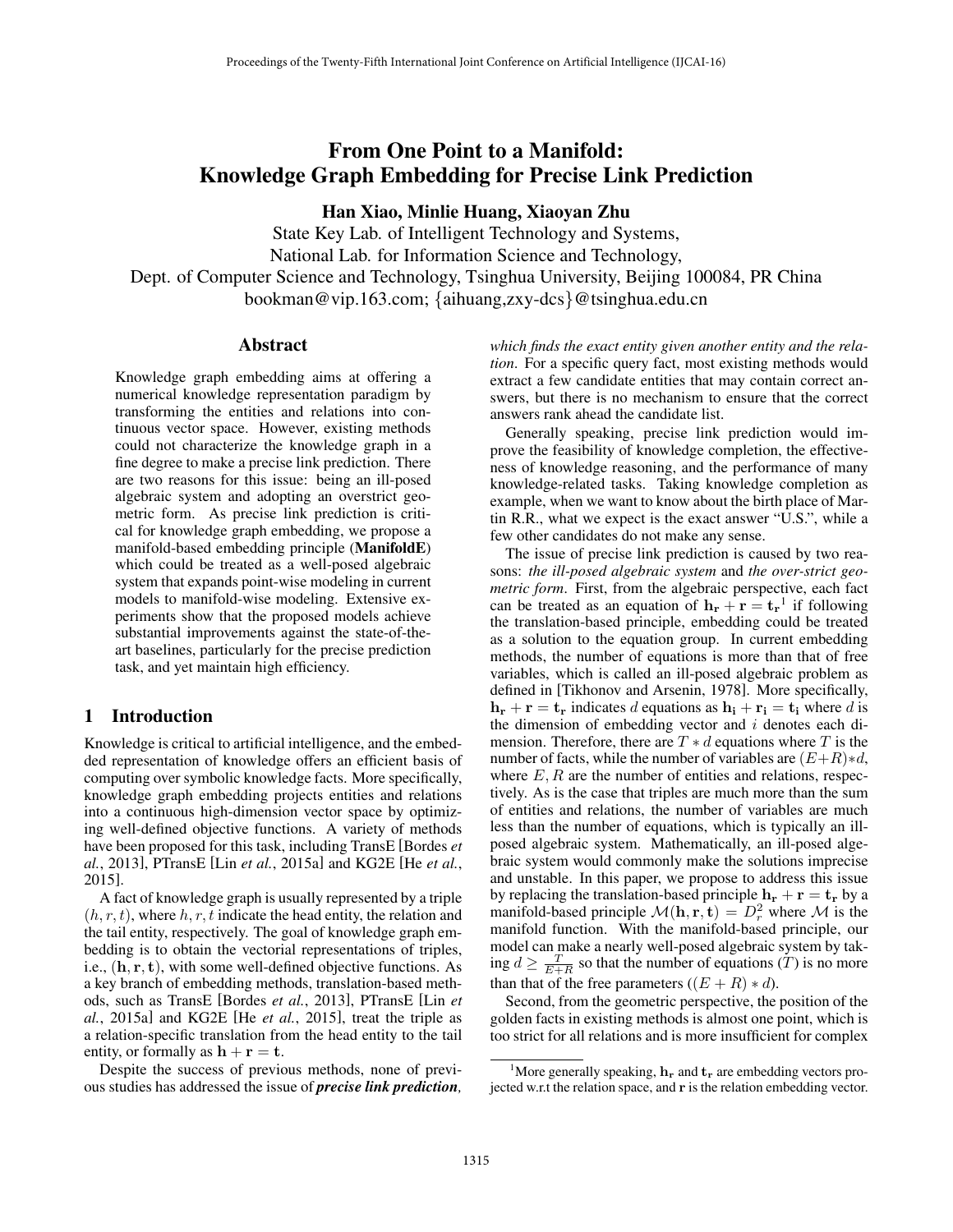

Figure 1: The visualization comparison of TransE and ManifoldE (Sphere). For ManifoldE, the manifold collapses to a solid circle by dimension reduction. The data are selected from Wordnet and Freebase. The blue crosses mean the correctly matched entities while the red crosses indicate the unmatched ones. The upper block corresponds to TransE where more near to the center , more plausible the triple is. It is clear that the true and false triples near the golden position is chaotically distributed. The below block is ManifoldE (Sphere) where the triples inside the solid circle are matched and those outside are unmatched. We can see that there are relatively less errors in ManifoldE than TransE.

relations such as many-to-many relations. For example, for entity *American Revolution*, there exist many triples such as (American Revolution, Has Part, Battle Bunker Hill), (American Revolution, Has Part, Battle Cowpens). When many tail entities compete for only one point, there would be a major loss of objective function. Some previous work such as TransH [Wang *et al.*, 2014] and TransR [Lin *et al.*, 2015b] address this problem by projecting entities and relations into some relation-specific subspaces. However, in each subspace, the golden position is also one point and the over-strict geometric form is still existing. As can be seen from Fig.1, the translation-based geometric principle involves too much noise. However, ManifoldE alleviates this issue by expanding the position of golden triples from one point to a manifold such as a high-dimensional sphere. By this mean, ManifoldE avoids much noise to distinguish the true facts from the most possible false ones, and improves the precision of knowledge embedding as Fig.1 shows.

To summarize, our contributions are two-fold: (1)We have addressed the issue of *precise link prediction* and uncover the two reasons: *the ill-posed algebraic system* and *the over-strict geometric form*. To our best knowledge, this is the first time to address this issue formally. (2)We propose a manifoldbased principle to alleviate this issue and design a new model, ManifoldE, which achieves remarkable improvements over the state-of-the-art baselines in experiments, particularly for precise link prediction. Besides, our methods are also *very efficient*.

## 2 Related Work

## 2.1 Translation-Based Methods

As a pioneering work of knowledge graph embedding, TransE [Bordes *et al.*, 2013] opens a line of translation-based methods. TransE treats a triple (*h, r, t*) as a relation-specific translation from a head entity to a tail entity, say  $h + r = t$ and the score function has a form of  $||\mathbf{h} + \mathbf{r} - \mathbf{t}||_2^2$ . Following this principle, a number of models have been proposed. For instance, TransH [Wang *et al.*, 2014] adopts a projection transformation, say  $\mathbf{h}_r = \mathbf{h} - \mathbf{w}_r^{\top} \mathbf{h} \mathbf{w}_r$ ,  $\mathbf{t}_r = \mathbf{t} - \mathbf{w}_r^{\top} \mathbf{t} \mathbf{w}_r$ , while TransR [Lin *et al.*, 2015b] applies a rotation transformation, say  $h_r = M_r h, t_r = M_r t$ . Similar work also includes TransD [Ji *et al.*, ] and TransM [Fan *et al.*, 2014]. Other approaches take into consideration extra information such as relation-type [Wang *et al.*, 2015], paths with different confidence levels (PTransE) [Lin *et al.*, 2015a], and semantic smoothness of the embedding space [Guo *et al.*, 2015]. KG2E [He *et al.*, 2015] is a probabilistic embedding method for modeling the uncertainty in knowledge base. Notably, translation-based models demonstrate the state-of-the-art performance.

#### 2.2 Other Methods

The Unstructured Model (UM) [Bordes *et al.*, 2012] is a simplified version of TransE, which ignores relation information and the score function is reduced to  $f_r(h, t)$  $||\mathbf{h} - \mathbf{t}||_2^2$ . The **Structured Embedding (SE)** model [Bordes] *et al.*, 2011] transforms the entity space with the head-specific and tail-specific matrices and the score function is defined as  $f_r(h,t) = ||\mathbf{M_{h,r}h} - \mathbf{M_{t,r}t}||$ . The **Semantic Match**ing Energy (SME) model [Bordes *et al.*, 2012] [Bordes *et al.*, 2014] can enhance SE by considering the correlations between entities and relations with different matrix operators, as follows:

$$
f_r(h,t) = (\mathbf{M_1h} + \mathbf{M_2r} + \mathbf{b_1})^{\top} (\mathbf{M_3t} + \mathbf{M_4r} + \mathbf{b_2})
$$
  

$$
f_r(h,t) = (\mathbf{M_1h} \otimes \mathbf{M_2r} + \mathbf{b_1})^{\top} (\mathbf{M_3t} \otimes \mathbf{M_4r} + \mathbf{b_2})
$$

where  $M_1, M_2, M_3$  and  $M_4$  are weight matrices,  $\otimes$  is the Hadamard product,  $b_1$  and  $b_2$  are bias vectors. The Sin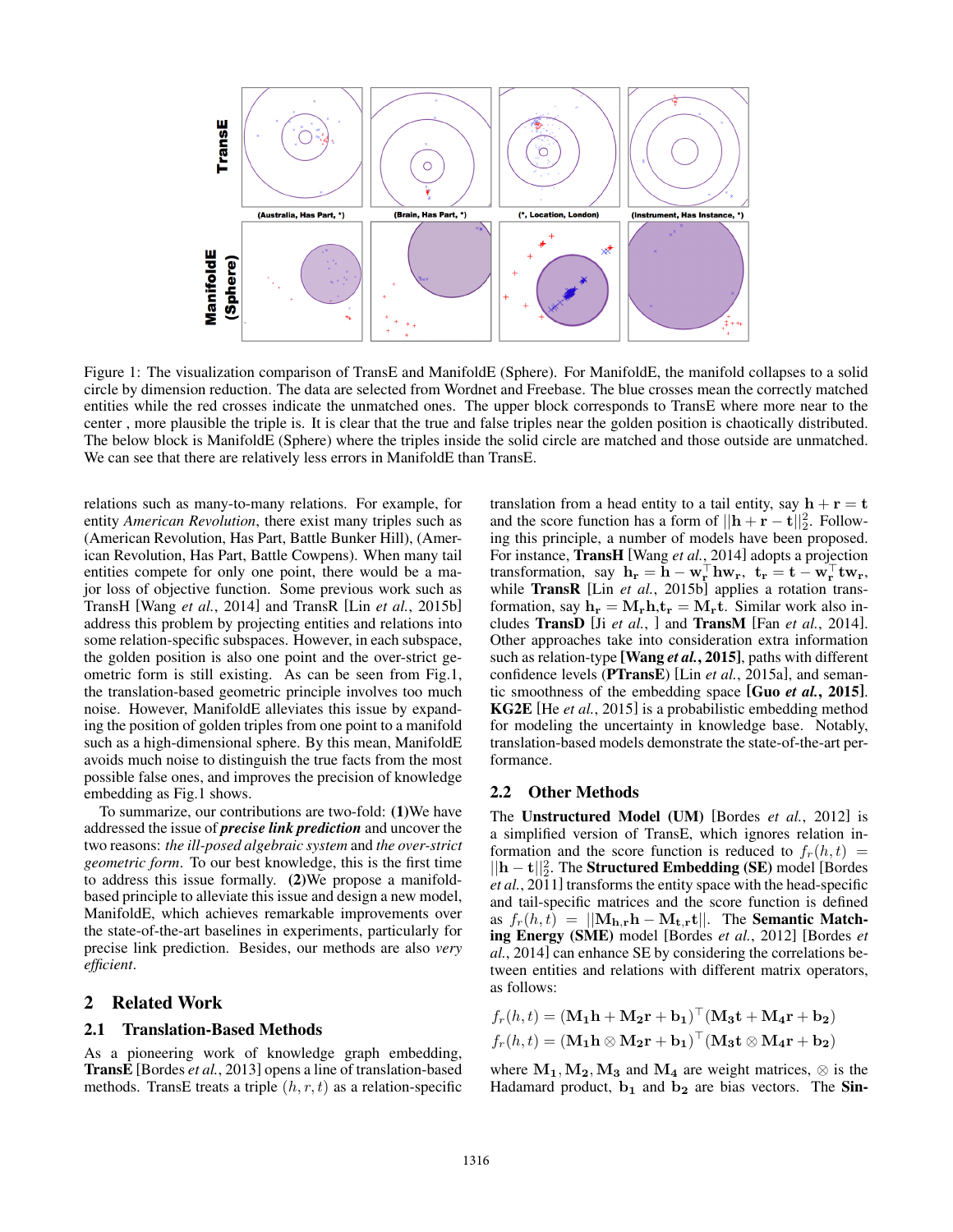gle Layer Model (SLM) applies neural network to knowledge graph embedding and the score function is defined as  $f_r(h,t) = \mathbf{u}_r^{\perp} g(\mathbf{M}_{r,1}\mathbf{h} + \mathbf{M}_{r,2}\mathbf{t})$  where  $\mathbf{M}_{r,1}, \mathbf{M}_{r,2}$ are relation-specific weight matrices. The Latent Factor Model (LFM) [Jenatton *et al.*, 2012], [Sutskever *et al.*, 2009] makes use of the second-order correlations between entities by a quadratic form and the score function is as  $f_r(h, t) = \mathbf{h}^\top \mathbf{W_r}$ t. The **Neural Tensor Net**work (NTN) model [Socher *et al.*, 2013] defines a very expressive score function to combine the SLM and LFM:  $f_r(h,t) = \mathbf{u}_r^{\top} g(\mathbf{h}^{\top} \mathbf{W}_{\cdot} \mathbf{r} \mathbf{t} + \mathbf{M}_{r,1} \mathbf{h} + \mathbf{M}_{r,2} \mathbf{t} + \mathbf{b}_r)$ , where  $\mathbf{u}_r$  is a relation-specific linear layer,  $g(\cdot)$  is the *tanh* function,  $\mathbf{W} \in \mathbb{R}^{d \times d \times k}$  is a 3-way tensor. Besides, **RESCAL** is a collective matrix factorization model which is also a common method in knowledge graph embedding [Nickel *et al.*, 2011], [Nickel *et al.*, 2012].

## 3 Methods

In this section, we introduce the novel manifold-based principle and then we analyze these methods from the algebraic and geometric perspectives.

## 3.1 ManifoldE : a Manifold-Based Embedding Model

Instead of adopting the translation-based principle  $h + r = t$ , we apply the manifold-based principle  $\mathcal{M}(\mathbf{h}, \mathbf{r}, \mathbf{t}) = D_r^2$  for a specific triple  $(h, r, t)$ . When a head entity and a relation are given, the tail entities lay in a high-dimensional manifold. Intuitively, our score function is designed by measuring the distance of the triple away from the manifold:

$$
f_r(h, t) = ||\mathcal{M}(h, r, t) - D_r^2||^2
$$
 (1)

where  $D_r$  is a relation-specific manifold parameter.  $\mathcal{M} : \mathbb{E} \times$  $\mathbb{L}\times\mathbb{E}\to\mathbb{R}$  is the manifold function, where  $\mathbb{E},\mathbb{L}$  are the entity set and relation set and  $\mathbb R$  is the real number field.

Sphere. Sphere is a very typical manifold. In this setting, all the tail (or head) entities for a specific fact such as  $(h, r, *)$ are supposed to lay in a high-dimensional sphere where  $h + r$ is the center and  $D_r$  is the radius, formally stated as below:

$$
\mathcal{M}(h,r,t) = ||\mathbf{h} + \mathbf{r} - \mathbf{t}||_2^2
$$

Obviously, this is a straight-forward extension of translation-based models in which  $D<sub>r</sub>$  is zero. From the geometric perspective, the manifold collapses into a point when applying the translation-based principle.

Reproducing Kernel Hilbert Space (RKHS) usually provides a more expressive approach to represent the manifolds, which motivates us to apply the manifold-based principle with kernels. To this point, kernels are involved to lay the sphere in a Hilbert space (an implicit high-dimensional space) as below:

$$
\mathcal{M}(h,r,t) = ||\varphi(h) + \varphi(r) - \varphi(t)||^2
$$
  
= 
$$
\mathbf{K}(h,h) + \mathbf{K}(t,t) + \mathbf{K}(r,r)
$$
 (2)  
-2
$$
2\mathbf{K}(h,t) - 2\mathbf{K}(r,t) + 2\mathbf{K}(r,h)
$$

where  $\varphi$  is the mapping from the original space to the Hilbert space, and K is the induced kernel by  $\varphi$ . Commonly, K

Table 1: Statistics of datasets

| Data   | <b>WN18</b> | <b>FB15K</b> | <b>WN11</b> | <b>FB13</b> |
|--------|-------------|--------------|-------------|-------------|
| #Rel   | 18          | 1,345        | 11          | 13          |
| #Ent   | 40,943      | 14,951       | 38,696      | 75,043      |
| #Train | 141,442     | 483,142      | 112,581     | 316,232     |
| #Valid | 5,000       | 50,000       | 2,609       | 5,908       |
| #Test  | 5,000       | 59,071       | 10,544      | 23,733      |



Figure 2: Visualization of embedding for Manifold-based models. (a) corresponds to the Sphere setting where all the tail entities are supposed to lay in the sphere. As Clock Dial is matched by the two facts, it should lay in both spheres. (b) corresponds to the Hyperplane setting where Clock Dial should lay and does lay in both hyperplanes, making embedding more precise.

could be Linear kernel  $(K(a, b) = a^{\top}b)$ , Gaussian kernel ( $\mathbf{K}(a, b) = e^{-\frac{||\mathbf{a} - \mathbf{b}||_2^2}{\sigma^2}}$ ), Polynomial Kernel ( $\mathbf{K}(a, b) =$  $({\bf a}^\top {\bf b} + d)^p$ , and so on. Obviously, if applying the linear kernel, the above function is reduced to the original sphere manifold.

Hyperplane. As shown in Fig.2, we could see that when two manifolds are not intersected, there may be a loss in embedding. Two spheres would intersect only under some strict conditions, while two hyperplanes would intersect if their normal vectors are not in parallel. Motivated by this fact, we apply a hyperplane to enhance our model as below:

$$
\mathcal{M}(h,r,t) = (\mathbf{h} + \mathbf{r_{head}})^{\top}(\mathbf{t} + \mathbf{r_{tail}})
$$

where  $r_{\text{head}}$  and  $r_{\text{tail}}$  are two specific relation embeddings. From the geometric perspective, given the head entity and the relation, the tail entities lay in the hyperplane whose direction is  $\mathbf{h} + \mathbf{r_{head}}$  and the bias corresponds to  $D_r^2$ . In practical cases, since the two vectors  $\mathbf{e}_1 + \mathbf{r}_{1,\text{head}}$  and  $\mathbf{e}_2 + \mathbf{r}_{2,\text{head}}$ are not likely to be parallel, there would be more chance to lead two intersected hyperplanes than two intersected spheres. Therefore, there would be more solutions provided by the intersection of hyperplanes.

Motivated by enlarging the number of precisely predicted tail entities for the same head and relation, we apply the absolute operators as  $\mathcal{M}(h, r, t) = |\mathbf{h} + \mathbf{r}_{\text{head}}|^{T} |\mathbf{t} + \mathbf{r}_{\text{tail}}|$  where  $|\mathbf{w}| = (|w_1|, |w_2|, |w_3|, ..., |w_n|)$ . For an instance of one-<br> $|\mathbf{w}| = (|w_1|, |w_2|, |w_3|, ..., |w_n|)$ . For an instance of onedimensional case that  $|h+r_{head}||t+r_{tail}| = D_r^2$ , the absolute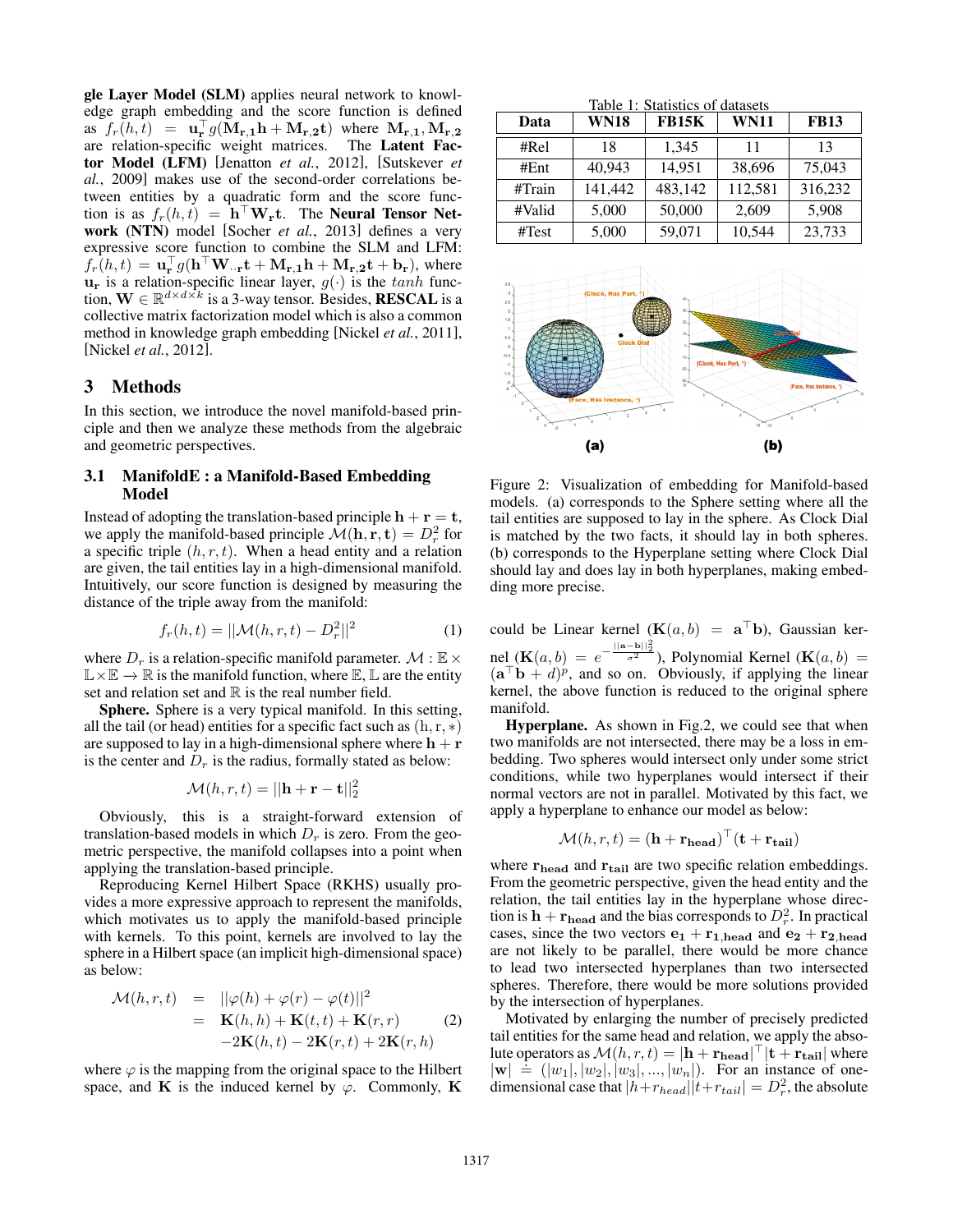| <b>Datasets</b>              |                |        | <b>WN18</b>              |          | <b>FB15K</b>   |        |           |          |
|------------------------------|----------------|--------|--------------------------|----------|----------------|--------|-----------|----------|
| Metric                       | HITS $@10(\%)$ |        | HITS@1(%)                | Time(s)  | HITS $@10(\%)$ |        | HITS@1(%) | Time(s)  |
|                              | Raw            | Filter | Filter                   | One Epos | Raw            | Filter | Filter    | One Epos |
| SE[Bordes et al., 2011]      | 68.5           | 80.5   | $\overline{\phantom{0}}$ |          | 28.8           | 39.8   |           |          |
| TransE [Bordes et al., 2013] | 75.4           | 89.2   | 29.5                     | 0.4      | 34.9           | 47.1   | 24.4      | 0.7      |
| TransH [Wang et al., 2014]   | 73.0           | 82.3   | 31.3                     | 1.4      | 48.2           | 64.4   | 24.8      | 4.8      |
| TransR [Lin $et$ al., 2015b] | 79.8           | 92.0   | 33.5                     | 9.8      | 48.4           | 68.7   | 20.0      | 29.1     |
| PTransE [Lin et al., 2015a]  | -              |        |                          |          | 51.4           | 84.6   | 63.3      | 266.0    |
| KG2E [He et al., 2015]       | 80.2           | 92.8   | 54.1                     | 10.7     | 48.9           | 74.0   | 40.4      | 44.2     |
| ManifoldE Sphere             | 80.7           | 92.8   | 55.8                     | 0.4      | 55.7           | 86.2   | 64.1      | 0.7      |
| ManifoldE Hyperplane         | 84.2           | 94.9   | 93.2                     | 0.5      | 55.2           | 88.1   | 70.5      | 0.8      |

Table 2: Evaluation results on link prediction

operator would double the solution number of *t*, meaning that two tail entities rather than one could be matched precisely to this head for this relation. For this reason, the absolute operator would promote the flexibility of embedding.

We also apply the kernel trick to the Hyperplane setting, as below:

$$
\mathcal{M}(h,r,t) = \mathbf{K}(\mathbf{h} + \mathbf{r_{head}}, \mathbf{t} + \mathbf{r_{tail}})
$$

#### 3.2 Algebraic Perspective

The ill-posed equation system that posses more equations than free variables always leads to some undesired properties such as instability, which may be the reason why the translation-based principle performs not so well in precise link prediction. To alleviate this issue, manifold-based methods model embedding within a nearly well-posed algebraic framework, *since our principle indicates only one equation for one fact triple*. Taking an example of sphere as  $\sum_{i=1}^{d} (h_i + r_i - t_i)^2 = D_r^2$ , we could conclude that if  $d \geq \frac{\#Equation}{E+R} = \frac{T}{E+R}$ , our embedding system would be more algebraically stable and this condition is easy to achieve by just enlarging the embedding dimension to a suitable degree. In theory, larger embedding dimension provides more solutions to embedding equations, which makes embedding more flexible. When the suitable condition is satisfied, the stable algebraic solution would lead the embedding to a fine characterization, therefore the precise link prediction would be promoted.

#### 3.3 Geometric Perspective

The translation-based principle allocates just one position for a golden triple. We extend one point to a whole manifold such as a high dimensional sphere. For instance, all tail entities for a 1-N relation could lay on a sphere, which applies  $h + r$  as the center and  $D_r$  as the radius. Obversely, it would be more suitable in a manifold setting than in a point setting.

## 3.4 Training

We train our model with the rank-based hinge loss, which means to maximize the discriminative margin between the golden triples and the false ones.

$$
\mathcal{L} = \sum_{(h,r,t)\in\Delta} \sum_{(h',r',t')\in\Delta'} [f_{r'}(h',t') - f_r(h,t) + \gamma]_+ \tag{3}
$$

where  $\mathcal L$  is the loss function which should be minimized,  $\gamma$  is the margin, and  $[\cdot]_+ = \max(0, \cdot)$  is the hinge loss. The false triples are sampled with the Bernoulli Sampling Method as introduced in [Wang *et al.*, 2014]. We initialize the embedding vectors by the similar methods used in deep neural network [Glorot and Bengio, 2010]. Stochastic gradient descent (SGD) is applied to solve this problem.

In theory, our computation complexity relative to TransE is bounded by a very small constant, as  $O(\lambda \times O(\text{TransE}))$ where  $\lambda \geq 1$ . This small constant  $\lambda$  is caused by manifoldbased operations and kernelization. Commonly, TransE is the most efficient among all the translation-based methods, while ManifoldE could be comparable to TransE in efficiency, hence faster than other translation-based methods.

## 4 Experiments

Our experiments are conducted on four public benchmark datasets that are the subsets of Wordnet [Miller, 1995] and Freebase [Bollacker *et al.*, 2008]. The statistics of these datasets are listed in Tab.1. Experiments are conducted on two tasks : Link Prediction and Triple Classification. To further demonstrate how the proposed model performs the manifold-based principle, we present the visualization comparison between translation-based and manifold-based models in the section 4.3. Finally, we conduct error analysis to further understand the benefit and limits of our models.

## 4.1 Link Prediction

Reasoning is the focus of knowledge computation. To verify the reasoning performance of embedding, link prediction task is conducted. This task aims to predict the missing entities. An alternative of the entities and the relation are given when the embedding methods infer the other missing entity. More specifically, in this task, we predict  $t$  given  $(h, r, *)$ , or predict  $h$  given  $(*, r, t)$ . The WN18 and FB15K are two benchmark datasets for this task. Notably, many AI tasks could be enhanced by "Link Prediction", such as relation extraction [Hoffmann *et al.*, 2011].

Evaluation Protocol. We adopt the same protocol used in previous studies. Firstly, for each testing triple (*h, r, t*), we corrupt it by replacing the tail *t* (or the head *h*) with every entity *e* in the knowledge graph. Secondly, we calculate a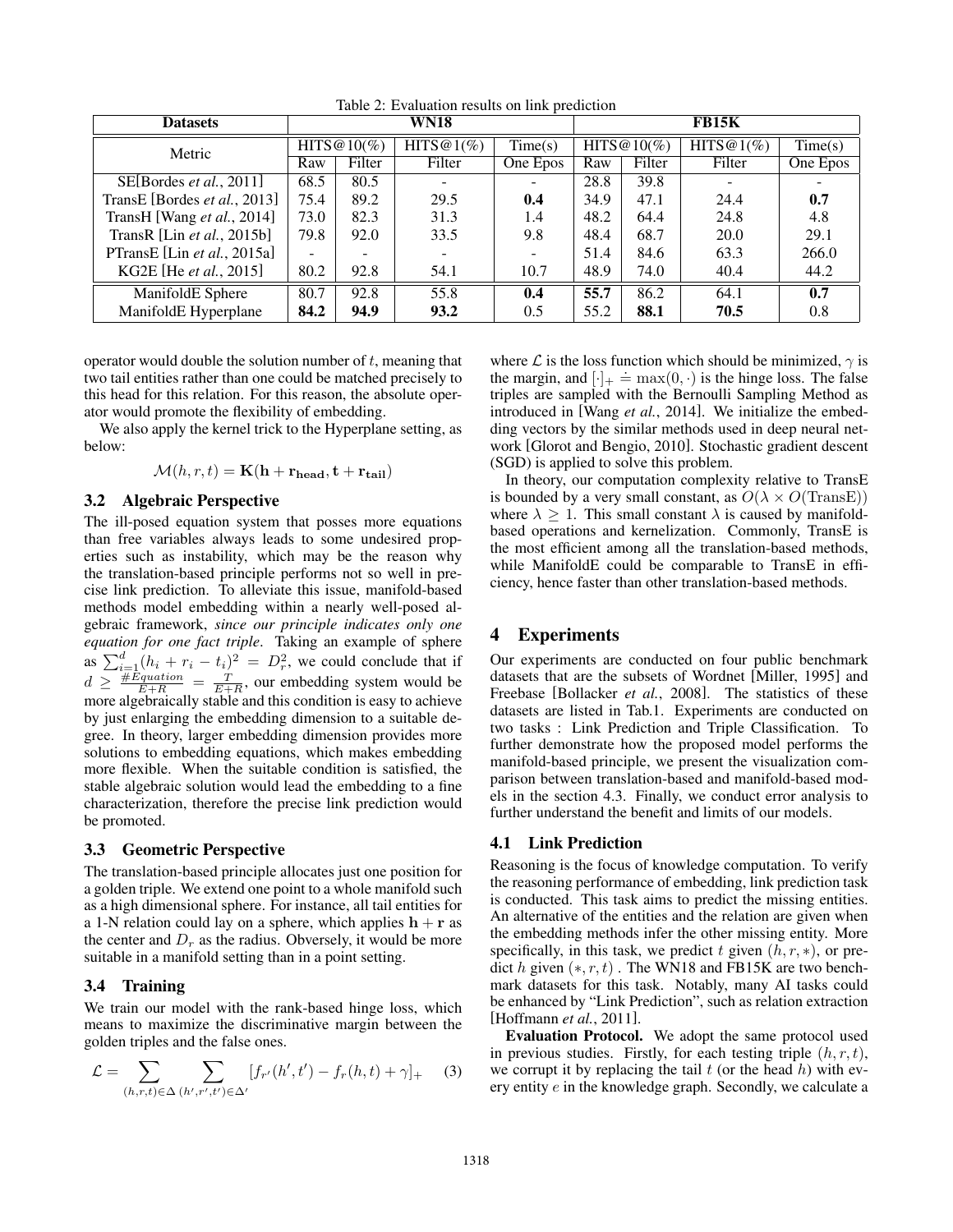Table 3: Evaluation results on FB15K by mapping properties of relations(%)

| <b>Tasks</b>                 | Predicting Head(HITS@10) |       |       | Predicting Tail(HITS@10) |         |      |       |       |
|------------------------------|--------------------------|-------|-------|--------------------------|---------|------|-------|-------|
| <b>Relation Category</b>     | $1 - 1$                  | $1-N$ | $N-1$ | $N-N$                    | $1 - 1$ | 1-N  | $N-1$ | $N-N$ |
| TransE [Bordes et al., 2013] | 43.7                     | 65.7  | 18.2  | 47.2                     | 43.7    | 19.7 | 66.7  | 50.0  |
| TransH [Wang et al., 2014]   | 66.8                     | 87.6  | 28.7  | 64.5                     | 65.5    | 39.8 | 83.3  | 67.2  |
| TransR [Lin et al., 2015b]   | 78.8                     | 89.2  | 34.1  | 69.2                     | 79.2    | 37.4 | 90.4  | 72.1  |
| PTransE [Lin et al., 2015a]  | 90.1                     | 92.0  | 58.7  | 86.1                     | 90.1    | 70.7 | 87.5  | 88.7  |
| KG2E [He et al., 2015]       | 92.3                     | 93.7  | 66.0  | 69.6                     | 92.6    | 67.9 | 94.4  | 73.4  |
| ManifoldE Sphere             | 92.4                     | 95.5  | 53.2  | 84.4                     | 92.8    | 68.7 | 94.8  | 86.8  |
| ManifoldE Hyperplane         | 92.5                     | 97.0  | 59.9  | 88.2                     | 93.4    | 70.8 | 94.9  | 90.0  |

Table 4: Evaluation results for precise prediction on FB15K by mapping properties of relations(%)

| <b>Tasks</b>                 |         | Predicting Head(HITS@1) |       |       |         | Predicting Tail(HITS@1) |       |       |  |
|------------------------------|---------|-------------------------|-------|-------|---------|-------------------------|-------|-------|--|
| <b>Relation Category</b>     | $1 - 1$ | 1-N                     | $N-1$ | $N-N$ | $1 - 1$ | $1-N$                   | $N-1$ | $N-N$ |  |
| TransE [Bordes et al., 2013] | 35.4    | 50.7                    | 8.6   | 18.1  | 34.5    | 10.6                    | 56.1  | 20.3  |  |
| TransH [Wang et al., 2014]   | 35.3    | 48.7                    | 8.4   | 16.9  | 35.5    | 10.4                    | 57.5  | 19.3  |  |
| TransR [Lin $et$ al., 2015b] | 29.5    | 42.8                    | 6.1   | 14.5  | 28.0    | 7.7                     | 44.1  | 16.2  |  |
| PTransE [Lin et al., 2015a]  | 57.5    | 83.0                    | 46.2  | 60.3  | 58.1    | 58.4                    | 73.9  | 61.7  |  |
| KG2E [He et al., 2015]       | 62.3    | 73.9                    | 39.4  | 30.4  | 62.3    | 33.9                    | 76.2  | 33.8  |  |
| ManifoldE Sphere             | 62.7    | 78.0                    | 30.8  | 63.0  | 64.8    | 38.8                    | 76.4  | 63.0  |  |
| ManifoldE Hyperplane         | 66.6    | 89.4                    | 46.6  | 66.5  | 65.0    | 54.2                    | 83.4  | 70.3  |  |

probabilistic score of this corrupted triple with the score function  $f_r(h, t)$ . By ranking these scores in descending order, we then obtain the rank of the original triple. The evaluation metric is the proportion of testing triple whose rank is not larger than N (HITS@N). HITS@10 is applied for common reasoning ability and HITS@1 concerns the precise embedding performance. This is called "Raw" setting. When we filter out the corrupted triples that exist in the training, validation, or test datasets, this is the"Filter" setting. If a corrupted triple exists in the knowledge graph, ranking it ahead the original triple is also acceptable. To eliminate this case, the "Filter" setting is more preferred. In both settings, a higher HITS@N means better performance. Note that we do not report the results of "raw" setting for HITS@1, because they are too small to make a sense. Notably, we actually run each baseline in the same setting for five times, and average the running time as the results.

Implementation. As the datasets are the same, we directly reproduce the experimental results of several baselines from the literature for HITS@10. As to HITS@1, we request the results from the authors of PTransE and KG2E. We acknowledge these authors *Yankai Lin* and *Shizhu* He. We have attempted several settings on the validation dataset to get the best configuration. Under the "bern." sampling strategy, the optimal configurations of ManifoldE are as follows. For sphere,  $\alpha = 0.001$ ,  $k = 100$ ,  $\gamma = 3.0$ , Linear kernel, on WN18;  $\alpha = 0.0005$ ,  $k = 800$ ,  $\gamma = 1.0$ , Polynomial kernel( $p = 2, d = 2$ ) on FB15K. For hyperplane, learning rate  $\alpha = 0.01$ , embedding dimension  $k = 800$ , margin  $\gamma = 0.2$ , Linear kernel, on WN18;  $\alpha = 0.01$ ,  $k = 1000$ ,  $\gamma = 0.2$ , Linear kernel, on FB15K. The experimental environment is a common PC with i7-4790 CPU, 16G Memory and Windows 10. Note that all the symbols are introduced in "Methods".

Results. Evaluation results on WN18 and FB15K are reported in Tab.2 and Tab.3. We observe that:

- 1. ManifoldE beats all the baselines in all the sub-tasks, yielding the effectiveness and efficiency of the manifoldbased principle.
- 2. From the algebraic perspective, it's reasonable to measure the algebraic ill-posed degree with the radio  $T/(E + R)$  because with the translation-based principle,  $Td$  is the number of equations and  $(E + R)d$  is the number of free variables, a larger radio means more ill-posed. Since the manifold-based principle alleviates this issue, ManifoldE(Sphere) would make a more promotion relatively to the comparable baselines (TransE) under a larger radio. As to the metric HITS@1, on WN18, the radio is 3.5 while TransE achieves 29.5% and ManifoldE(Sphere) achieves 55%, leading to a relative improvement of 85.1%. On FB15K the radio is 30.2 while TransE achieves 24.4% and ManifoldE(Sphere) achieves 64.1%, leading to a relative improvement of 162.7%. This comparison illustrates manifold-based methods could stabilize the algebraic property of embedding system, by which means, the precise embedding could be approached much better.
- 3. From the geometric perspective, traditional models attempt to express all the matched entities into one position, which leads to unsatisfactory performance on complex relations. Meanwhile, manifold-based model could perform much better for these complex relations as we discussed. As to the metric  $HITS@1$ , the simple relation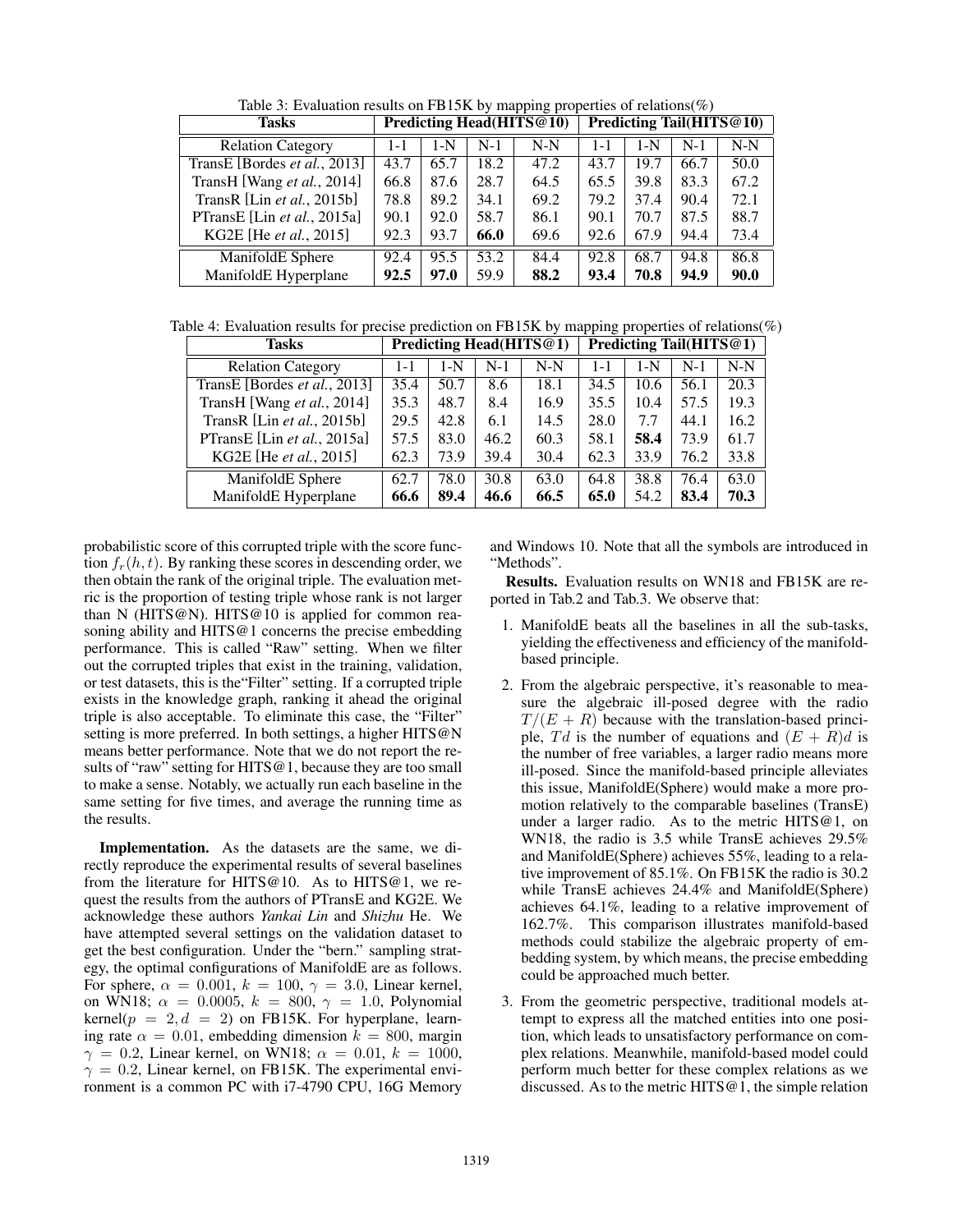| <b>Methods</b>       | <b>WN11</b> | <b>FB13</b> | AVG. |
|----------------------|-------------|-------------|------|
| SE.                  | 53.0        | 75.2        | 64.1 |
| <b>NTN</b>           | 70.4        | 87.1        | 78.8 |
| TransE               | 75.9        | 81.5        | 78.7 |
| TransH               | 78.8        | 83.3        | 81.1 |
| TransR               | 85.9        | 82.5        | 84.2 |
| KG2E                 | 85.4        | 85.3        | 85.4 |
| ManifoldE Sphere     | 87.5        | 87.2        | 87.4 |
| ManifoldE Hyperplane | 86.9        | 87.3        | 87.1 |

Table 5: Triple classification:  $accuracy(\%)$  for different embedding methods.

1-1 improves relatively by 87.8% by ManifoldE(Sphere) than TransE while the complex relations such as 1-N, N-1, N-N improve relatively by 266.5%, 36.2% and 215.7% respectively. This comparison demonstrates manifold-based method that extends the golden position from one point to a manifold could better characterize the true facts, especially for complex relations.

#### 4.2 Triple Classification

In order to present the discriminative capability of our method between true and false facts, triple classification is conducted. This is a classical task in knowledge base embedding, which aims at predicting whether a given triple (*h, r, t*) is correct or not. WN11 and FB13 are the benchmark datasets for this task. Note that evaluation of classification needs negative samples, and the datasets have already been built with negative triples.

Evaluation Protocol. The decision process is very simple as follows: for a triple  $(h, r, t)$ , if  $f_r(h, t)$  is below a threshold  $\sigma_r$ , then positive; otherwise negative. The thresholds  $\{\sigma_r\}$ are determined on the validation dataset. This task is somehow a triple binary classification.

Implementation. As all methods use the same datasets, we directly re-use the results of different methods from the literature. We have attempted several settings on the validation dataset to find the best configuration. The optimal configurations of ManifoldE are as follows with "bern" sampling. For sphere,  $\alpha = 0.001$ ,  $k = 100$ ,  $\gamma = 10.0$ , Linear kernel on WN18;  $\alpha = 0.00005$ ,  $k = 1000$ ,  $\gamma = 0.3$ , Gaussian kernel  $(\sigma = 1.0)$  on FB13. For hyperplane, learning rate  $\alpha = 0.01$ , embedding dimension  $k = 500$ , margin  $\gamma = 1.0$ , Linear kernel, on WN18;  $\alpha = 0.001$ ,  $k = 1000$ ,  $\gamma = 3.0$ , Polynomial kernel ( $p = 2, d = 2$ ), on FB13.

Results. Accuracies are reported in Tab.5. We observe that:

- 1. Overall, ManifoldE yields the best performance. This illustrates our method could improve the embedding.
- 2. More specifically, on WN11, the relation "Type Of" that is a complex one, improves from 71.4% of TransE to 86.3% of ManifoldE(Sphere) while on FB13, the relation "Gender" that is an extreme N-1 relation, improves from 95.1% to 99.5%. This comparison shows manifold-based methods could handle complex relations better.

## 4.3 Visualization Comparison between Translation-Based and Manifold-Based Principle

As the Fig.1 shows, the translation-based principle involves too much noise near the center where is supposed to lay the true facts. We attribute such issues to the precise link prediction issue as introduced previously, However, manifold-based principle alleviates this issue to enhance precise knowledge embedding, which could be seen from the visualization results.

#### 4.4 Error Analysis

To analyze the errors in Link Prediction, we randomly sample 100 testing triples that could not rank at the top positions by ManifoldE (Hyperplane) and three categories of errors are summarized. Notably, we call the predicted top rank triple, which is not the golden one, as "top rank triple".

- 1. True Facts (29%): The top rank triple is correct though it is not contained in the knowledge graph, thus ranking it before the golden one is acceptable. This category is caused by incompleteness of the dataset. For example, reflexive semantics as (Hot*,* Similar To*,* Hot), general expression as (Animal Scientist*,* Type Of*,*Individual), professional knowledge as (Crescentia*,* Type Of*,*Plant) and so on.
- 2. Related Concepts  $(63\%)$ : The top rank triple is a related concept, but the corresponding fact is not exactly correct. This category is caused by the relatively simple manifolds applied by ManifoldE. For example, puzzled place membership as (Afghanistan*,* Has Part*,* Hyderabad), similar mentions as (New Haven*,*Part Of*,* One Star State), similar concepts as (Sea*,* Has Instance*,* Aleutian Islands), possible knowledge as (Accent*,* Type Of*,*Individual) and so on. We could further exploit complex manifolds to enhance the discriminative ability.
- 3. Others  $(8\%)$ : There are always some top rank triples that are difficult to interpret.

## 5 Conclusions

In this paper, we study the precise link prediction problem and reveal two reasons to the problem: the ill-posed algebraic system and the over-restricted geometric form. To alleviate these issues, we propose a novel manifoldbased principle and the corresponding ManifoldE models (Sphere/Hyperplane) inspired by the principle. From the algebraic perspective, ManifoldE is a nearly well-posed equation system and from the geometric perspective, it expands point-wise modeling in the translation-based principle to manifold-wise modeling. Extensive experiments show our method achieves substantial improvements against the stateof-the-art baselines.

This work was partly supported by the National Basic Research Program (973 Program) under grant No.2012CB316301 / 2013CB329403, and the National Science Foundation of China under grant No.61272227 / 61332007.